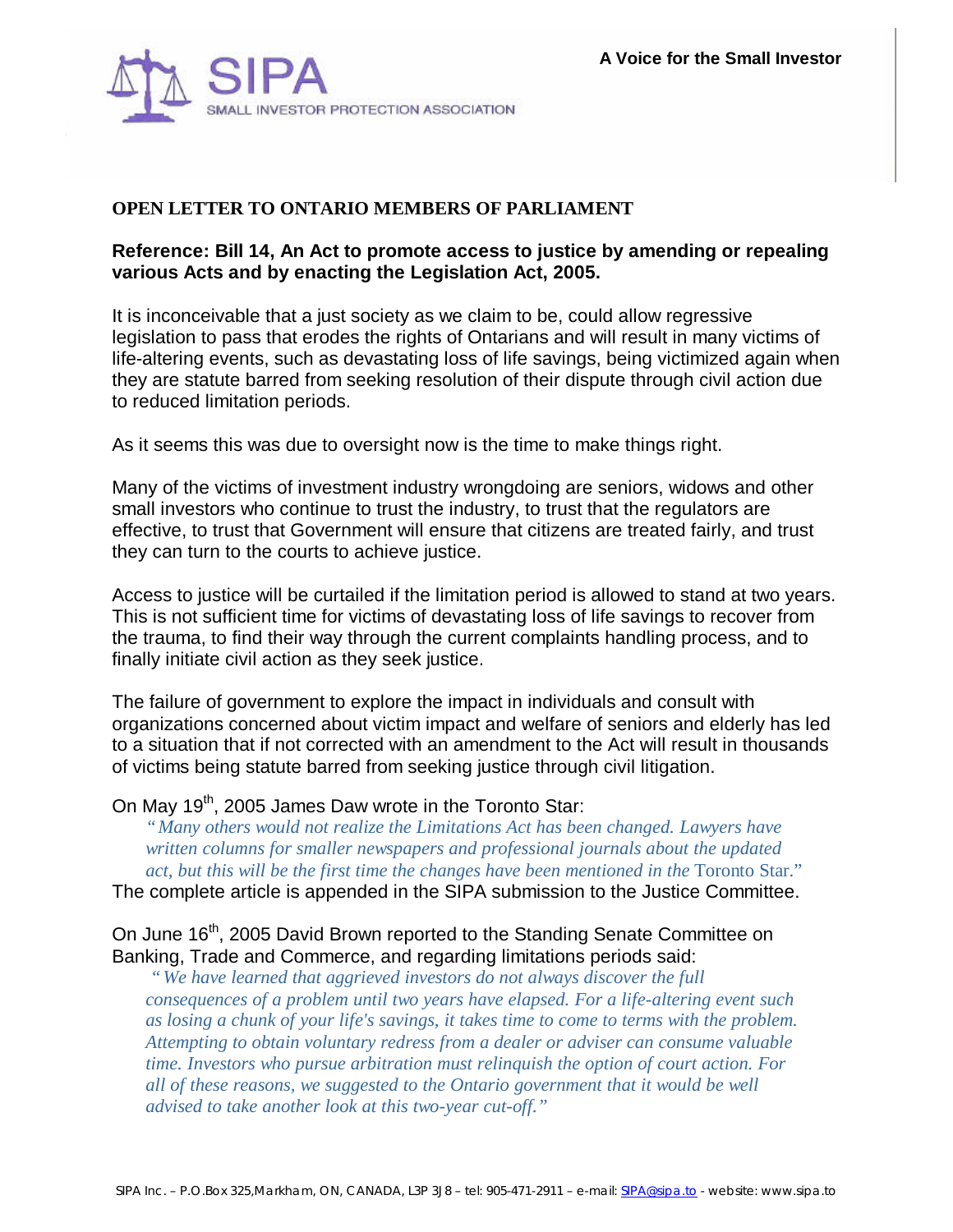*"Investors seeking redress forced into Catch-22*

*Shorter limitation period leaves even fewer choices*

*The move by some provinces to reduce the limitation period for lawsuits from six to two years tips the playing field even more against investors and in favour of the bank-owned brokerage industry.*

*In Canada, a damaged investor has two remedies: A lawsuit or a complaint to the Ombudsman for Banking Services and Investments (OBSI). This is not an autonomous government-funded agency but a dispute resolution service offered by the banks and brokers themselves in the hopes of averting expensive litigation.*

*This process is not only unacceptable, because ombudsmen should be truly independent, but it's also arduous. Before an investor can benefit from this "service" he or she must proceed through the accused bank-owned brokerage firm's manager, compliance officer and then the individual ombudsman of the bank involved. Once all that's finished, then the investor may take the case to the Ombudsman for Banking Services and Investments. But OBSI won't accept a case if the investor has already sued.*

*All of which amounts to a Catch-22 because there is no way an investor could possibly jump through all those bureaucratic hoops within two years.*

*And with the statute of limitations being shortened, investors don't have choices. Likewise, Canadian investors will find they have no legal remedy if they go to regulators such as the Ontario Securities Commission. That's because investigations often take more than two years, by which time they will have lost the right to sue."*

Legislators appear to have relied upon those in the legal profession that represent corporate interests, and failed to consider how the reduction of the limitation period could impact on ordinary Ontarians.

Larry Waite, President of the Mutual Fund Dealers Association in his letter dated August 8, 2005 to the Hon. Michael J. Bryant stated:

*"We believe that investor protection would be enhanced in Ontario if the Limitations Act 2002 were amended to reinstate the former 6-year time window for commencing civil actions. We encourage the Government of Ontario to restore the prior limitation period."*

The United Senior Citizens of Ontario (U.S.C.O.) and Canada's Association for the Fifty Plus (CARP) are concerned about the potential impact on seniors who suffer lifealtering events. The victims should have the right to seek justice by taking civil action. CARP and U.S.C.O. know that two years is not enough time for seniors to recover and take civil action. CARP, SIPA and U.S.C.O. jointly made representation to the Attorney General in August 2005 but proposed amendments failed to address our concerns.

When these three organizations made representation to the Standing Committee on Justice Policy September 12<sup>th</sup>, 2006 committee members commented.

After CARP's presentation by Mr. Bill Gleberzon, committee members responded:

Mr. Kormos said: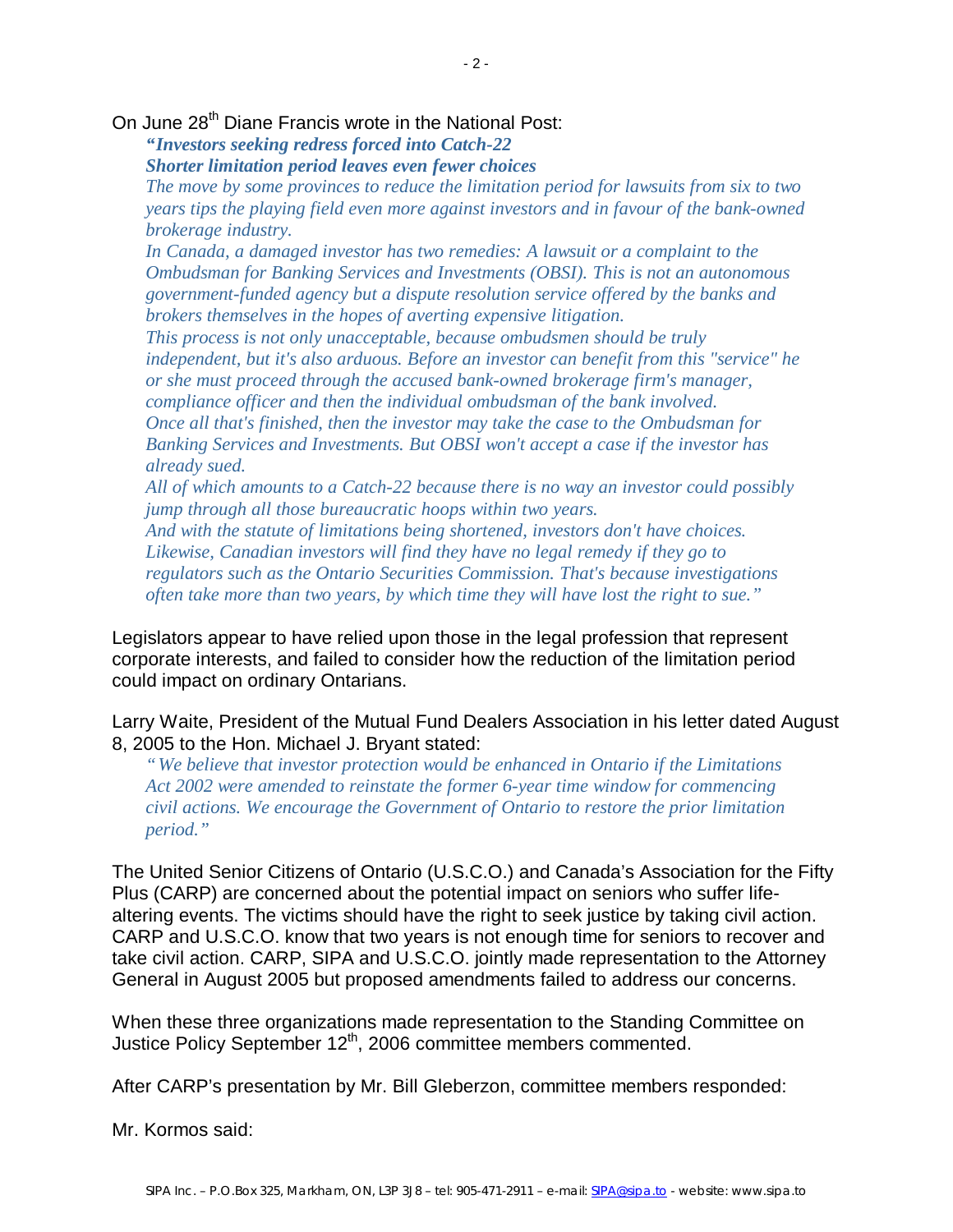*"If there were unanimous consent, I could table that motion come clause-by-clause, and we could very speedily, effectively and meaningfully address what I will call nothing other than a sincere, honest oversight on the part of all of us who looked at the Limitations Act in its bill form and, our attention having been drawn to the problem, we should rectify it.* 

*So I hope you will encourage your members to immediately sound the alarm bells and persuade all members of all caucuses to provide unanimous consent so that a mere but meaningful technicality in terms of the rules of procedure doesn't bar that amendment. I'd be pleased to make that amendment and I know Mr. Runciman would be pleased to make it. I think it would be a valuable thing."*

## Mr. McMeekin said:

*"Bill, thanks for your presentation. I know better than to make a commitment without having a lot more chat around the concern that you've raised, but I certainly appreciate your drawing it to our attention. …* 

*All of that aside, as I recall you're not the first group that has mentioned this. The architects/building trades folks came in and mentioned something. They talked about having an absolute deadline period but extending the opening period in which a claim could be seized. That seemed to me at the time to make some sense. They made a good case for that. You're making another similar argument, Bill, and I appreciate it. So we'll certainly take that under advisement and I'll undertake to make sure that the AG and his parliamentary assistant specifically, along with other colleagues at the committee, do take some time to make sure we review this and try to get it right."*

#### Later in response to the SIPA/U.S.C.O. presentation committee members responded.

#### Mr. Runciman said:

*"Thank you very much. This is an interesting issue and very, I think, valid and legitimate concerns that you've brought forward and others today have brought forward as well. I think there's certainly an indication for Mr. Kormos and myself that we will pursue this on your behalf and on behalf of other small investors, if you will, to ensure that the appropriate amendments are put forward and the debate is carried forward on behalf of the people you represent and many others across this province."*

#### Mr. Kormos said:

*"Thank you, folks, both of you. Look, the exploitation and ripping off of seniors who have worked so hard for so long to save modest amounts is just a shameful blot on this province. It's just remarkable. We've seen it in our constituency offices, whether it's stockbrokers— we've seen some of the churning that goes on. There's no reason for 80 year-old people to be trading stock on a weekly basis in the stock market. The only person making money there is the guy holding the poker game, taking the rake. That's the stockbroker; similarly with the mutual fund industry. Again, some of the ill-educated dealers who are ripping off our folks and our grandfolks—it's criminal. It's remarkable that so much has been said, including by the former chair of the OSC. I think what we might do is ask the Ministry of the AG, if they could, to give us some sort of indication of where the ministry is at. Are they preparing legislation, are they contemplating these various commentaries from a policy perspective or not? Again, I think to be fair, if they let us know that they in fact are contemplating them, we can go*